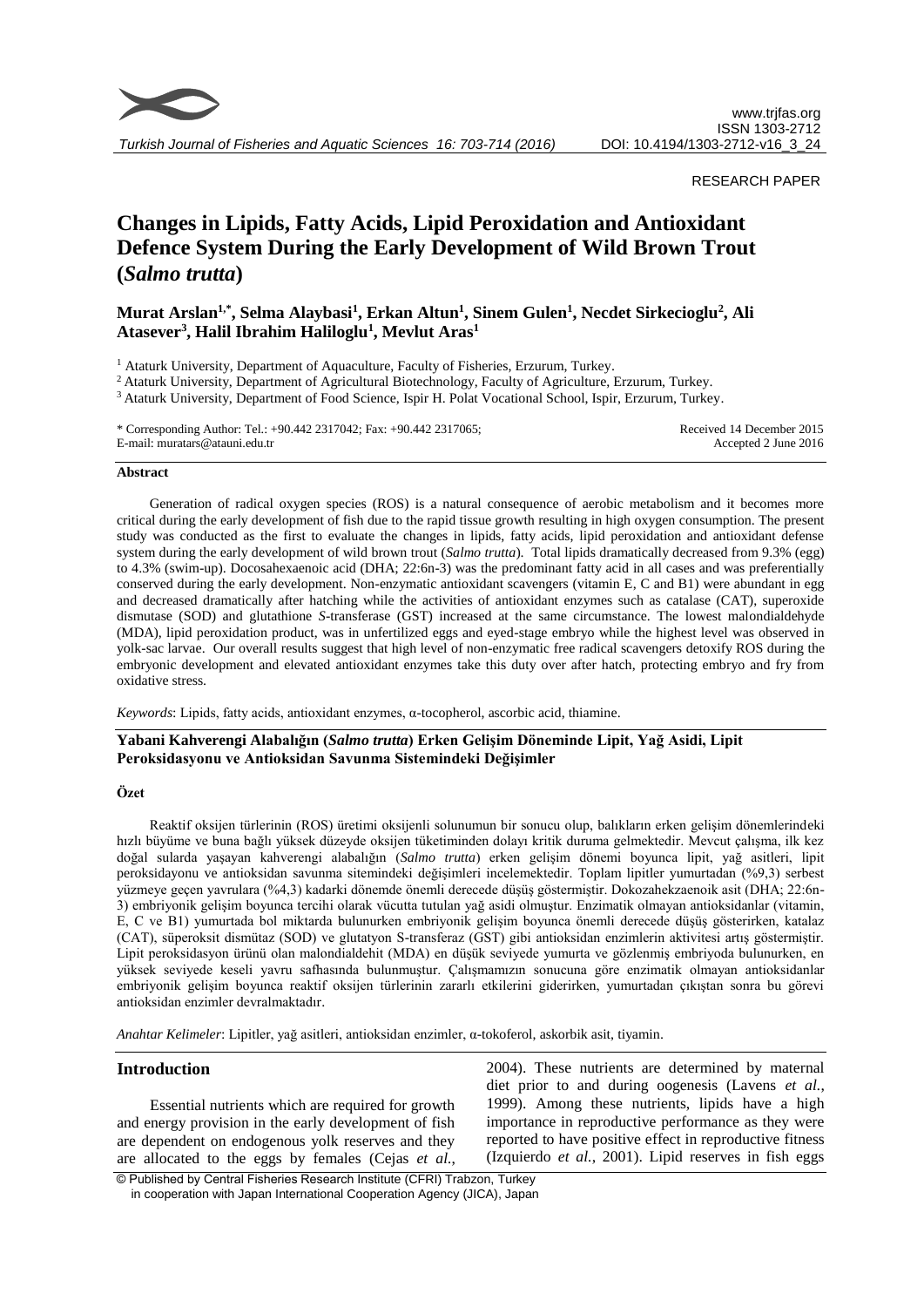secured by maternal allocation are used through embryogenesis and larval development. Lipids and their constituent fatty acids in fish have several physiological functions as they play vital roles in energy production, membrane structure and functions, eicosanoids synthesis, transcriptional control of lipid homeostasis, and providing essential fatty acids through the life span (Tocher, 2003). Fish lipids are characterized with high amount of long chain polyunsaturated fatty acids (LC-PUFA) such as arachidonic acid (ARA; 20:4n-6), eicosapantoenoic acid (EPA; 20:5n-3) and docosahexaenoic acid (DHA; 22:6n-3). PUFAs are essential for normal development of fish and incorporated into cellular and subcellular membranes, securing the maintenance of the fluidity of those membranes. Membrane fluidity is specifically important at low temperatures, including those brown trout *Salmo trutta* eggs typically develop (Cowey *et al.*, 1985). While imparting fluidity is essential, the structure of PUFAs makes them prone to oxidative stress which is a natural consequence of oxidative metabolism. Fish, like other aerobic animals, need  $O<sub>2</sub>$  to survive and to develop normal physiological functions; however, reactive oxygen species (ROS) generated by the use of oxygen can damage biological molecules. This situation is known as the "oxygen paradox" due to the fact that aerobic organisms need oxygen but they are under the risk of oxidation at the same time (Davies, 2000). The harmful effects of ROS can be experienced as DNA damage, enzyme inhibition, structural protein degradation and unsaturated lipid peroxidation resulting in pathologies and alteration of normal development (Halliwell and Gutteridge, 2000). Pathological consequences of oxidative stress in fish include depleted growth rate, low survival, muscular dystrophy, anemia and liver degeneration (Betancor *et al.*, 2012). Oxidative stress happens when the ROS generation rate is higher than the rate of their removal. All aerobic organisms have two types of antioxidant defense system for decreasing ROS levels thence their detrimental effects. One is called enzymatic antioxidant defense system including the enzymes such as superoxide dismutase (SOD), catalase (CAT), glutathione peroxidase (GPx) and glutathione -*S*-tansferase (GST). The other group of antioxidant defense system is non-enzymatic system which is composed of free radical scavengers. These low molecular weight compounds are basically represented by glutathione, phenolic compounds, βcarotene, vitamin A, E (α-tocopherol), B1 (thiamine) and C (ascorbic acid) (Halliwell and Gutteridge, 2000; Lukienko *et al.*, 2000; Fontagne *et al.*, 2008).

Being a natural consequence of aerobic metabolism, ROS generation is further enhanced in several conditions including exercise, exposure to UV light, cold temperatures, ischemia reperfusion, exposure to environmental contaminants and bacterial and fungal infections (Aruoma *et al.*, 1991). Rapid tissue growth also induces higher aerobic metabolism

and the production of ROS. Thus, early development of fish, the period of the highest growth rate through life cycle, could be expected to increase the generation of ROS. As the antioxidant enzymes which are in function in the liver and other tissues of adult fish are not efficiently synthetized until the late embryonic development of larval fish, maternally allocated non-enzymatic antioxidants such as vitamin E and C become essential (Cowey *et al.*, 1985; Ciarcia *et al.*, 2000). Vitamin E is the major membrane-bound lipid soluble antioxidant while vitamin C is an important water soluble antioxidant which protects low density lipoproteins from oxidation and is required for the normal formation of cartilage (Rudneva, 1999; Fontagne *et al.*, 2008). Thiamine is a water soluble vitamin which is important for energy metabolism and proper functioning of several enzymes in mitochondria (Desjardins and Butterworth, 2005). This vitamin serves as a coenzyme and is essential for cellular metabolic processes, metabolism of fatty acids and carbohydrates (Brown *et al.* 1998), and neural activities (Amcoff *et al.*, 2000). Previous studies showed that thiamine is an important nutrient in early life stages of fish (Fitzsimons *et al.*, 2007; Lee *et al.*, 2009). Regarding this aspect, some diseases including early mortality syndrome were identified as a result of thiamine deficiency, leading to major mortality in early life stages (Honeyfield *et al.*, 2005). Induced thiamine deficiency also disorders oxidative metabolism causing oxidative stress and leads to neurodegenerative alters (Sharma *et al.*, 2013).

Brown trout naturally distributes in Turkish fresh waters and it has been exploited heavily wherever it lives for the last 3-4 decades (Arslan and Aras, 2007; Arslan *et al.*, 2007). This heavy exploitation as well as the ecological damages such as impaired water quality and disruption of the nursery areas has put the species in danger (Alp *et al.*, 2003; Arslan and Aras, 2007; Arslan *et al.*, 2007). Several studies were conducted in order to better understand the biology and structure of wild brown trout populations for proper management of the natural stocks (Alp *et al.*, 2003; Arslan and Aras, 2007; Arslan *et al.*, 2007) but works focused on the early life stages of this species are very limited (Alp *et al.*, 2010). The embryonic and larval development of brown trout, which naturally occurs in the gravel of redds in winter, is one of the most critical periods of its life span in terms of survival. During this period high mortalities are caused by several factors including reduced efficiency of the dispersal of toxic metabolic wastes (Dumas *et al.*, 2007). During embryogenesis, oxygen consumption of developing eggs is accelerated and thence, the possible risk of oxidative damage is increased. It could be proposed that antioxidant enzyme system is induced as a response to these unfavorable conditions (Rudneva, 1999).

As reviewed by Martinez-Alvarez *et al.* (2005),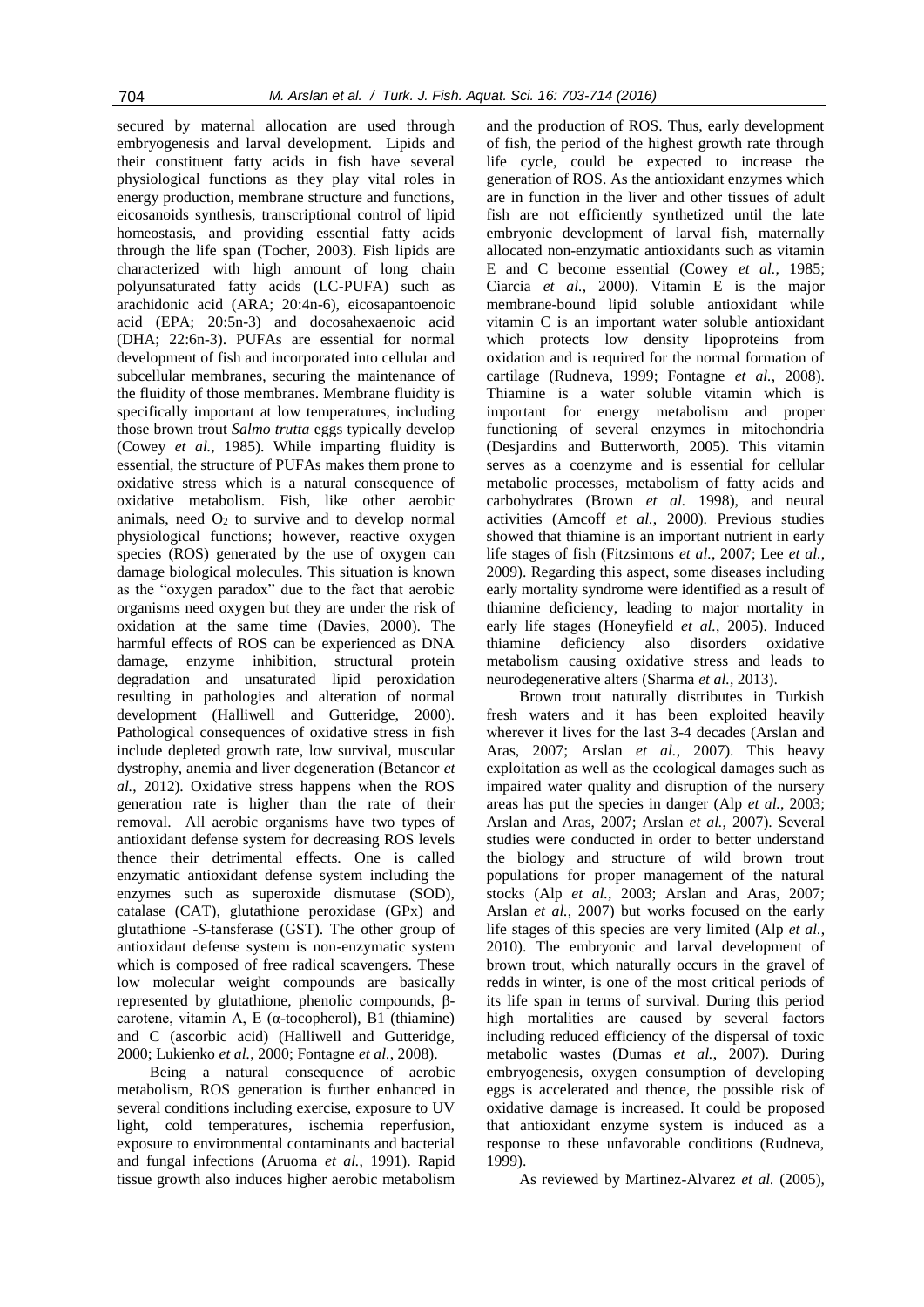a number of studies were conducted to evaluate antioxidant defense system affected by biotic and abiotic factors in fish. However, only a few studies focused on early development of fish in this sense (Aceto *et al.*, 1994; Peters and Livingstone, 1996; Rudneva, 1999; Mourente *et al.*, 1999; Fontagne *et al.*, 2008; Kalaimani *et al.*, 2008; Diaz *et al.*, 2010). To the best of our knowledge, specifically, no studies were performed to evaluate the antioxidant system during the early development of wild brown trout living in Turkish freshwaters or anywhere else. Therefore, we aimed to disclose how the antioxidant defense system works during the early development of wild brown trout from the Stream Yagli (Coruh Basin, Turkey).

#### **Materials and Methods**

# **Broodstocks Management, Hatchery Conditions and Sampling**

A total of 40 female brown trout were caught by electrofishing from the Stream Yagli (Coruh River Basin, Turkey, 40°22'18.3"N 41°06'54.1"E) during the 2 consecutive reproductive seasons (October-November of 2011 and 2012). Fish were ranged between 16.0-30.0 cm and 44.7-244.0 g in total length and weight, respectively. Fish were spawned on the site and eggs were transferred to the hatchery of the Faculty of Fisheries at Ataturk University, Erzurum, Turkey, where eggs from each female were separately fertilized in 3 replicates with freshly obtained sperm of male brown trout from the same stream. After fertilization, eggs were placed in small baskets with a nylon screen bottom (3 baskets per female) and placed in a vertical incubator with flow-through water system (FET, Kayseri, Turkey) fed by well water with constant temperature  $(9.5^{\circ}C)$ . Dead embryos were removed at eyed-stage and hatching. Fish were kept in the incubation baskets through the embryonic development till swim-up stage following the completion of yolk-sac absorption. All experimental conditions were same for the 2 consecutive years. In order to observe the changes in lipids, fatty acids, lipid peroxidation and antioxidant defense system during the early development of brown trout, sampling was done at 4 different stages: egg before fertilization, eyed-stage embryo (30 days post fertilization, dpf), yolk-sac larvae (newly hatched; 46 dpf) and swim-up fry (75 dpf). Eggs, embryos, larvae and fries were used as a whole for all analyses. Data from 2 consecutive years were combined as there were no statistical differences between 2 years in terms of any of the parameters determined.

#### **Lipid and Fatty acid Analysis**

Lipids were extracted according to Folch *et al.* (1957) procedure using approximately 1 g of sample.

Separation of total lipids into polar (phospholipids) and neutral (mostly triglycerides) lipids were done using Sep-Pak silica cartridges (Waters, Milford, MA, USA). The mobile phases were chloroform and methanol for neutral and phospholipids, respectively (Juaneda and Rocquelin, 1985). Fatty acid methyl esters (FAME) were prepared in total lipids according to protocols established by Metcalfe *et al.* (1966). The FAMEs obtained were determined by gas chromatography (Agilent 6890 N), equipped with a flame ionization oven and fitted with a DB 23 capillary column (60 m,  $0.25$  mm i.d. and  $0.25$  µm) ejector. The detector temperature program was set at 190 $\degree$ C for 35 minutes, than increased at a rate of 30 $\degree$ C minute<sup>-1</sup> up to 220 $^{\circ}$ C, where the temperature was maintained for five minutes. Carrier gas was hydrogen (2ml min<sup>-1</sup> and split ratio was 30:1). The individual fatty acids were identified by comparing their retention times to that of a standard mix of fatty acids (Supelco 37 component FAME mix), and quantification of the individual fatty acids (%of total detected), were made against a C19:0 internal standard from Sigma (USA).

#### **α- Tocopherol Analysis**

The α- tocopherol concentrations of samples were determined by an HPLC method (Cort *et al.*, 1983; Zaspel and Csallany, 1983). The mobile phase (consisting of 93% methanol, 6.5% HPLC distilled water and 0.5% phosphoric acid) was delivered at a flow rate of 1.2 mL min<sup>-1</sup>. Each sample was combined with 4.5 ml methanol containing 1% phosphoric acid, and 0.45 ml methanol with 5% of 1,2,3 trihydroxybenzene (pyrogallol), and homogenized twice for 45 s on ice. The homogenate was centrifuged at 2800  $g$  for 5 min at 4  $^{\circ}$ C. Supernatants were transferred to glass tubes and methanol was added to each tube to a volume of 5 ml. After vortexing, a 1-mL aliquot of each sample was stored at -20 $\rm{^{\circ}C}$  and assayed within 10 days.

#### **Ascorbic Acid Analysis**

Samples (approximately 200 mg) were homogenized in 50 g  $L^{-1}$  trichloroacetic acid (TCA) in 250 mmol  $L^{-1}$  HClO<sub>4</sub> containing 0.8 g  $L^{-1}$ ethylenediaminetetraacetic acid (EDTA). Homogenized samples were centrifuged at 29,000 *g* for 30 min at 4°C. Supernatants were tested for ascorbic acid level using the dinitrophenylhydrazine (DNPH) method modified by Dabrowski and Hinterleitner (1989).

#### **Thiamine Analysis**

Free thiamine (THCl), thiamine pyrophosphate (TPP) and thiamine monophosphate (TMP) were extracted from the samples according to Brown *et al.*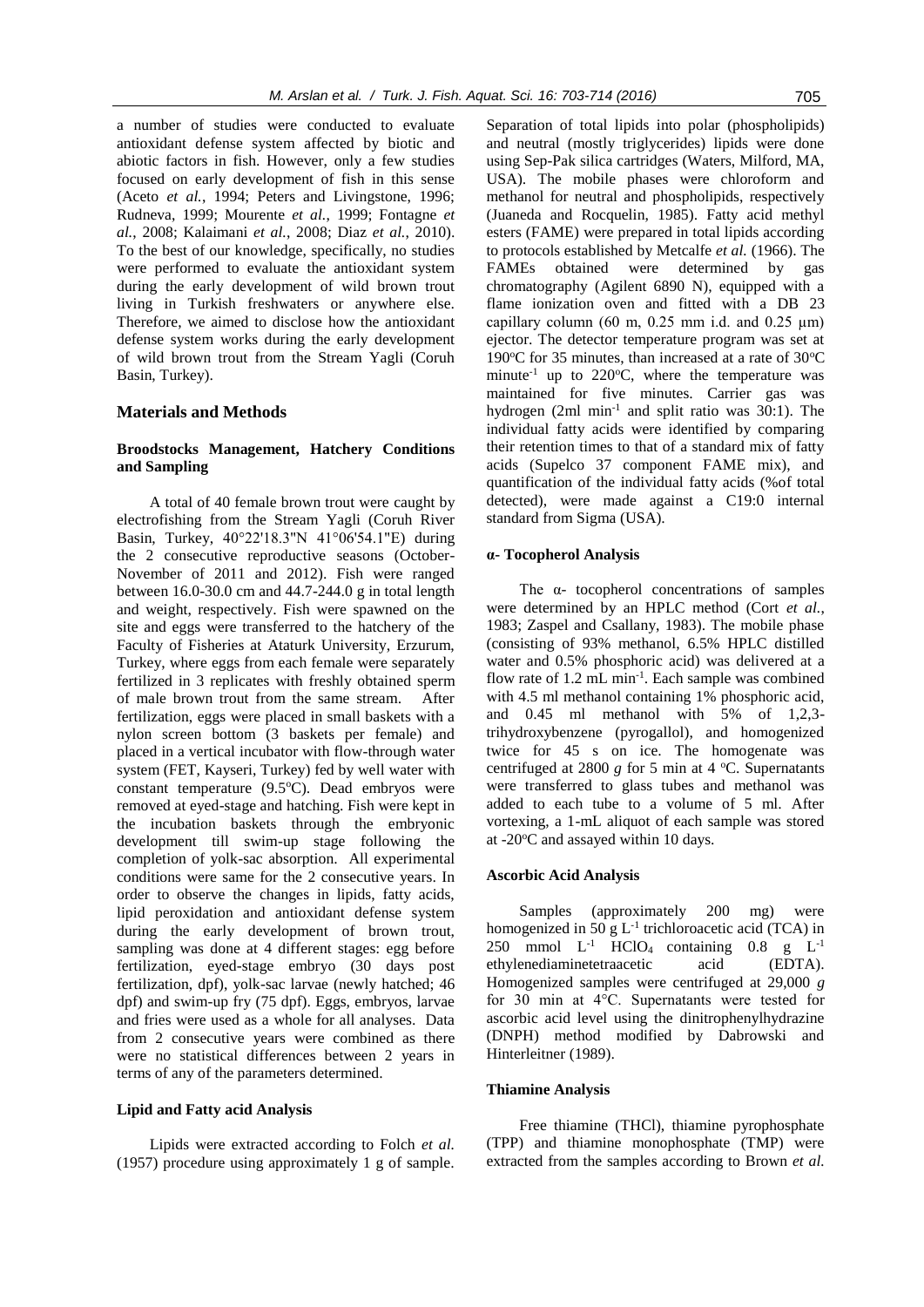(1998). Vitamins were then quantified using a highperformance liquid chromatograph (HPLC) system as described by Brown *et al.* (1998) and Mancinelli *et al.* (2003) with slight modifications. The HPLC system consisted of a delivery system pump (1200 Series, Agilent Technologies, CA, USA) equipped with a 100-µl automatic injection unit connected to a 4.6 mm x 150 mm (Zorbax, Agilent Technologies, CA, USA) column coupled with NH<sup>2</sup> packed guard column. Fluorescent detector (G1321A FLD) was set at 375 nm for excitation and at 430 nm for emission. Mobile phase was composed of potassium phosphate buffer  $(pH 7.5, 85 \text{ mM}) +$  acetonitrile (65:35, v:v). Flow rate was 0.5 ml per min. The column thermostat was set at 30°C. Each external standard curve for THCl, TMP and TPP was prepared using 1 mM of each standard stock solution in 0.01 M HCl. Each standard concentration ranged from 1.0 to 100 nmol  $L^{-1}$  for linearity. Extraction recovery rates were  $94.7 \pm 3.0$  %  $(n = 4)$  for THCl and 100 % for both TMP and TPP. For the recovery, known amounts of each thiamine hydrochloride, TMP and TPP standards were added into running samples at the beginning of the extraction and followed by extraction procedure as described above. Thiamine level was expressed as total thiamine.

### **Antioxidant Enzymes Activities and Lipid Peroxidation Level**

Samples were ground with liquid nitrogen in a mortar to prepare the tissue homogenates. The ground tissues (0.5 g each) were then treated with 4.5 mL of appropriate buffer. The mixtures were homogenized on ice using an ultra-turrax homogenizer for 15 min. Homogenates were filtered and centrifuged by using a refrigerated centrifuge at 4°C. Then the supernatants were used to determine the enzymatic activities. All assays were carried out at room temperature in triplicate.

CAT activity was determined according to Aebi (1984). Decomposition of  $H_2O_2$  in the presence of CAT was followed at 240 nm. CAT activity was defined as the amount of enzyme required to decompose 1 nanomole of  $H_2O_2$  per minute, at 25<sup>o</sup>C and pH 7.8.

SOD activity was measured according to Sun *et al.* (1988). The estimation was based on the generation of  $O_2$ <sup>-</sup> produced by xanthine and xanthine oxidase, which react with nitro blue tetrazolium (NTB) to form formazan dye. SOD activity was then measured at 560 nm by the degree of inhibition of this reaction.

Total GST activity was determined according to Habig and Jakoby (1981). The activity of enzyme was assayed spectrophotometrically at 340 nm in a 4 mL cuvette containing 0.1M PBS (pH 6.5), 30 mMGSH, 30 mM1-chloro-2,6-dinitrobenzene and tissue homogenate.

Lipid peroxidation level was determined by estimating malondialdehyde (MDA) using the thiobarbituric acid test (Ohkawa *et al.*, 1979). Samples were weighed and homogenized in 10 mL of 100 g  $L^{-1}$  KCl. The homogenate (0.5 mL) was added with a solution containing  $0.2$  mL of  $80$  g L<sup>-1</sup> sodium laurylsulfate, 1.5 mL of 200 g  $L^{-1}$  acetic acid, 1.5 mL of 8 g  $L^{-1}$  2-thiobarbiturate and 0.3 mL distilled water. The mixture was incubated at  $98^{\circ}$ C for 1 h. Upon cooling, 5 mL of n-butanol: pyridine (15:l) was added. The mixture was vortexed for 1 min and centrifuged for 30 min at 1875 *g*. The absorbance of the supernatant was measured at 532 nm. The standard curve was obtained by using 1,1,3,3 tetramethoxypropane. The recovery was over 90%.

Protein concentration was determined according to Bradford (1976) method using bovine serum albumin as a standard.

## **Statistics**

Results were expressed as mean±SD. For each developmental stage (egg, eyed-stage embryo, yolksac larvae, swim-up fry) average values of 3 incubation baskets for 40 different females were used (*n*=40). Data tested for normality and homogeneity of variances with Levene's were further subjected to analysis of variance (ANOVA) and subsequent comparison of means by Duncan's multiple range test was applied when early developmental stages had significant effect on a target parameter. Percentage data were arcsin transformed prior to statistical analysis. Correlation coefficients were calculated to evaluate correlations between estimated parameters and early developmental stages. Differences were considered statistically significant at P<0.05.

## **Results**

## **Lipids and Fatty Acids**

Total lipids decreased dramatically from 9.3% (egg) to 4.3% (swim-up) during the early development where main decrease was in neutral lipids part of the total lipids (P<0.05) (Figure 1). The twenty one fatty acids (FA) detected across all sampling intervals are presented in Table 1. The proportion of saturated fatty acids (SFA) was significantly influenced by the early developmental stages. The highest value was observed in swim-up stage (25.95±0.87%) while it did not differ significantly during the period from egg  $(25.14\pm0.86\%)$  to yolk-sac stage  $(25.20\pm0.82\%)$ . The most abundant fatty acid in SFAs was 16:0 in all cases. This fatty acid was significantly influenced by the early developmental stages having the highest value at swim-up stage (15.75±0.90%). The other SFA influenced was 14:0 which had the lowest value at swim-up stage (2.36±0.43%), showing opposite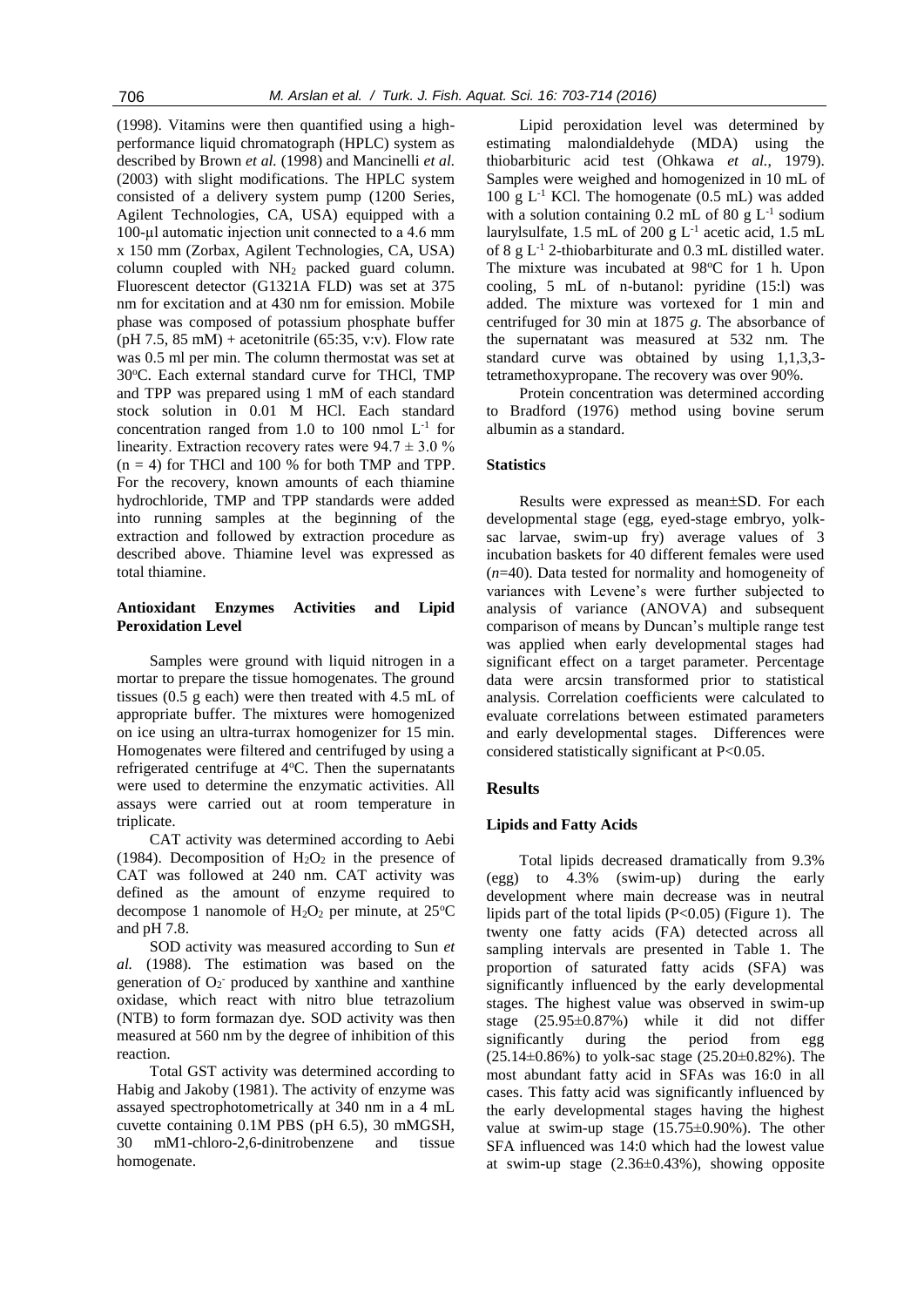

Figure 1. Changes in total lipids and lipid classes (neutral and polar lipids) during the early development of wild brown trout. Data are presented as mean±SD (*n*=40). ANOVA was applied to test the effect of different developmental stages on lipids. Duncan's multiple range test was applied when early developmental stages had significant effect on lipids. Means with different superscript letters in a line are significantly different (P<0.05).

| Fatty acids                   | Early developmental stages    |                                             |                              |                               |
|-------------------------------|-------------------------------|---------------------------------------------|------------------------------|-------------------------------|
|                               | Egg                           | Eyed-stage                                  | Yolk-sac                     | Swim-up                       |
| 14:0                          | $2.55 \pm 0.37$ <sup>a</sup>  | $2.76 \pm 0.49^a$                           | $2.65 \pm 0.38$ <sup>a</sup> | $2.36 \pm 0.43^b$             |
| 14:1                          | $0.24 \pm 0.11$               | $0.22 \pm 0.10$                             | $0.24 \pm 0.10$              | $0.19 \pm 0.08$               |
| 15:0                          | $0.13 \pm 0.03$               | $0.14 \pm 0.03$                             | $0.14 \pm 0.05$              | $0.12 \pm 0.02$               |
| 15:1                          | $0.20 \pm 0.05$               | $0.19 \pm 0.04$                             | $0.18 \pm 0.03$              | $0.19 \pm 0.03$               |
| 16:0                          | $14.71 \pm 0.80^b$            | $14.49 \pm 0.80^b$                          | $14.52 \pm 0.79^b$           | $15.75 \pm 0.90^{\text{a}}$   |
| $16:1n-7$                     | $7.06 \pm 0.92$ <sup>a</sup>  | $6.66 \pm 1.45^b$                           | $6.79 \pm 0.57$ <sup>b</sup> | $6.14 \pm 0.46$ <sup>b</sup>  |
| 17:0                          | $0.75 \pm 0.18$               | $0.83 \pm 0.14$                             | $0.79 \pm 0.13$              | $0.78 \pm 0.14$               |
| 17:1                          | $0.44\pm 0.13$                | $0.49 \pm 0.14$                             | $0.50 \pm 0.11$              | $0.51 \pm 0.16$               |
| 18:0                          | $5.66 \pm 0.62$               | $5.66 \pm 0.47$                             | $5.63 \pm 0.38$              | $5.61 \pm 0.31$               |
| $18:1n-9$                     | 15.98±2.28                    | 15.89±1.97                                  | $15.82 \pm 1.65$             | $15.29 \pm 1.61$              |
| $18:2n-6$                     | $6.86 \pm 0.92$ <sup>a</sup>  | $6.40 \pm 0.57$ <sup>b</sup>                | $6.31 \pm 0.55^{\rm b}$      | $5.38 \pm 0.37$ <sup>b</sup>  |
| $18:3n-3$                     | $7.08 \pm 1.64$               | $6.74 \pm 1.51$                             | $6.84 \pm 1.34$              | $6.22 \pm 1.44$               |
| 20:0                          | $1.35 \pm 0.41$               | $1.47\pm0.40$                               | $1.48 \pm 0.35$              | $1.38 \pm 0.36$               |
| $20:1n-9$                     | $0.99 \pm 0.14$ <sup>a</sup>  | $1.01 \pm 0.23$ <sup>a</sup>                | $0.98 \pm 0.22$ <sup>a</sup> | $0.79 \pm 0.26^b$             |
| $20:2n-6$                     | $0.70 \pm 0.16$               | $0.69 \pm 0.15$                             | $0.67 \pm 0.13$              | $0.65 \pm 0.19$               |
| $20:3n-6$                     | $0.64\pm0.12$                 | $0.65 \pm 0.12$                             | $0.64\pm0.10$                | $0.66 \pm 0.16$               |
| $20:3n-3$                     | $1.55 \pm 0.21^b$             | $1.61 \pm 0.19^b$                           | $1.63 \pm 0.16^b$            | $2.04 \pm 0.26$ <sup>a</sup>  |
| $20:4n-6$                     | $3.56 \pm 0.98$               | $3.79 \pm 0.94$                             | $3.81 \pm 0.80$              | $3.18 \pm 0.66$               |
| $20:5n-3$                     | $8.89 \pm 1.55$               | $9.33 \pm 1.01$                             | $9.42 \pm 1.13$              | $9.48 \pm 1.01$               |
| $22:5n-3$                     | $4.08 \pm 0.56$               | $4.10 \pm 0.62$                             | $4.07\pm0.54$                | $4.06 \pm 0.42$               |
| $22:6n-3$                     | $16.58 \pm 1.66^b$            | $16.78 \pm 1.43^b$                          | $16.98 \pm 1.42^b$           | $20.01 \pm 1.99^a$            |
| $\Sigma$ SFA <sup>¥</sup>     | $25.14 \pm 0.86$ <sup>b</sup> | $25.35 \pm 1.06^b$                          | $25.20 \pm 0.82^b$           | $25.95 \pm 0.87$ <sup>a</sup> |
| $\Sigma MUFA^{\S}$            | 24.92±2.38                    | 24.46±2.22                                  | $24.52 \pm 1.72$             | $23.12 \pm 1.78$              |
| ΣPUFA <sup>1</sup>            | 49.94±2.03                    | $50.19 \pm 1.76$                            | $50.28 \pm 1.38$             | $50.93 \pm 1.74$              |
| $\Sigma$ LC-PUFA <sup>‡</sup> | $36.00 \pm 3.41$ <sup>b</sup> | $36.95 \pm 2.28$ <sup>b</sup>               | $37.22 \pm 2.08^b$           | $40.08 \pm 2.47$ <sup>a</sup> |
| n <sub>3</sub>                | $38.19 \pm 2.02^b$            | $38.65 \pm 1.51^b$                          | $38.85 \pm 1.38^b$           | $41.01 \pm 1.92$ <sup>a</sup> |
| n6                            | $11.76 \pm 0.77$ <sup>a</sup> | $11.54 \pm 0.53$ <sup>a</sup>               | $11.43 \pm 0.49^a$           | $9.88\pm0.44b$                |
| n3/n6                         | $3.26 \pm 0.28$ <sup>b</sup>  | $3.36 \pm 0.17^b$<br>$\cdots$ form $\cdots$ | $3.41 \pm 0.20^b$<br>$+$ $-$ | $4.16 \pm 0.33$ <sup>a</sup>  |

**Table 1.** Fatty acid composition (% of total fatty acids) of wild brown trout through the early development

¥SFA: saturated fatty acid; §MUFA: monounsaturated fatty acid; ¶PUFA: polyunsaturated fatty acid; ‡LC-PUFA: long chain polyunsaturated fatty acid. Data are presented as means±SD (*n*=40). Means with different superscript letters in a line are significantly different (*p* < 0.05). ANOVA was applied to test the effect of different developmental stages on each individual fatty acid. Duncan's multiple range test was applied when early developmental stages had significant effect on each fatty acid. Means with different superscript letters in a line are significantly different (P<0.05).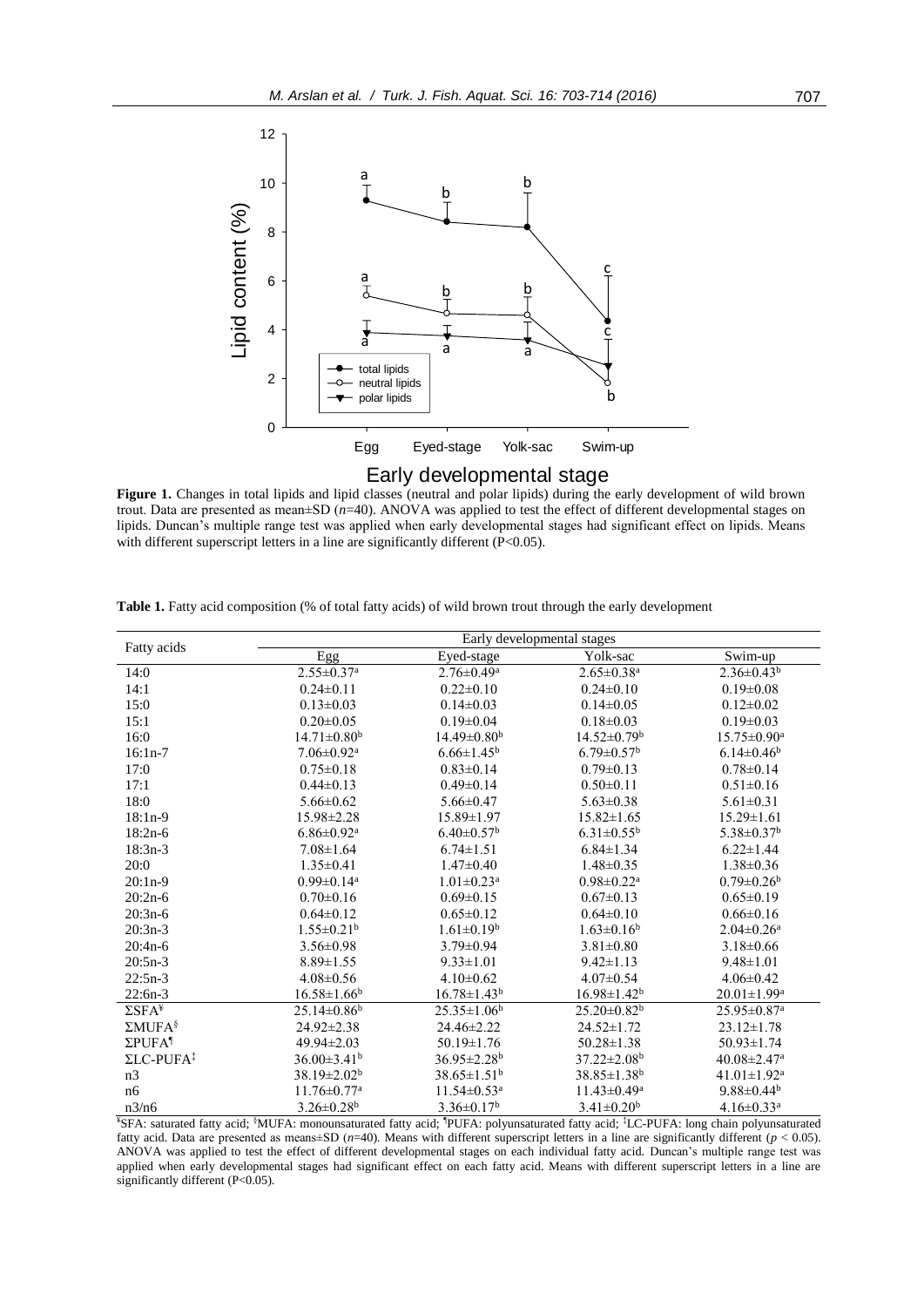trend with 16:0. Monounsaturated fatty acids (MUFA) dominated by oleic acid (OA; 18:1n-9) were numerically low in swim up stage (15.98±2.28%) but no significant differences were observed between varying sampling intervals. The second and third dominant MUFAs were 16:1n-7 and 20:1n-9, respectively, both of which were significantly affected by early developmental stages, having the lowest value at swim-up stage  $(6.14\pm0.46\%$  and  $0.79\pm0.26\%$ , respectively). Polyunsaturated fatty acids (PUFA) showed significant positive correlation with progressing early developmental stages (P<0.05;  $R^2$ =0.88) while the amounts at different sampling intervals were not significantly different. However, among PUFAs, the amount of LC-PUFAs (PUFAs with at least 20C) was significantly higher in swim-up fries  $(39.63\pm2.54\%)$  than those at all other sampling intervals. DHA was the predominant fatty acid of all detected 21 fatty acids, thence PUFAs and LC-PUFAs at all stages. The amount of 22:6n-3 was significantly affected by the sampling intervals with the highest value in swim-up stage (20.01±1.99%). The other PUFAs significantly affected were linoleic acid (LA; 18:2n-6) and 20:3n-3. While LA was significantly lower at swim-up stage (5.38±0.37%) than all other stages, 20:3n-3 was significantly higher at the same circumstance (2.04±0.26%). The amount of total n-3 fatty acids was significantly higher  $(41.01 \pm 1.92\%)$ and total n-6 fatty acids were significantly lower (9.88±0.44%) at swim-up stage than the other developmental stages.

# **α- Tocopherol, Ascorbic Acid, Thiamine Contents, Antioxidant Enzymes Activities and Lipid Peroxidation Values**

Early developmental stages had a significant effect on the levels of α-tocopherol, ascorbic acid and thiamine (P<0.05). Activities of antioxidant enzymes such as SOD, CAT and GST as well as lipid peroxidation level were also significantly influenced by early developmental stages (P<0.05). The level of α-tocopherol did not change significantly between egg and eyed-stage embryo, however it showed a dramatic decrease from eyed-stage embryo to swim-up fry (Figure 2A). Ascorbic acid showed a progressive decrease through the developmental stages from 244.6 $\pm$ 28.8  $\mu$ g<sup>-1</sup> (egg) to 129.6 $\pm$ 20.5  $\mu$ g<sup>-1</sup> (swim-up fry). Statistical differences were significant between all sampling stages (Figure 2B). Thiamine showed the same pattern with  $\alpha$ -tocopherol that constantly decreased through early development except for the interval between egg and eyed-stage embryo (Figure 2C). Thiamine content was around 6 fold lower in swim-up stage than in unfertilized egg (8.9 vs. 1.5 nmol g tissue-1 ). Lipid peroxidation assessed by the level of MDA showed opposite trend to α-tocopherol, ascorbic acid and thiamine till yolk-sac stage. It was stable in eggs and eyed-stage, and then increased between eyed-stage embryo and yolk-sac larvae

where it started to decrease again (Figure 3). Activities of all three enzymes SOD, CAT and GST were significantly lower in eggs and eyed-stage embryos, and then they increased dramatically in yolk-sac swim-up samples (Figure 4).

#### **Discussion**

This study is the first to report lipids, fatty acid profile and antioxidant system through early development in wild brown trout. In wild fish, maternal allocation of nutrients under parent-eggprogeny relationships is considered the key aspect in embryonic development, larval viability and recruitment variability (Kamler, 2005). Lipid reserves, the main energy source in fish eggs provided by maternal allocation are used by developing embryo and larvae as not only substrate for energy metabolism but also structural component in membrane formation (Sargent, 1995).

Lipid content of brown trout egg in the present study was 9.3%, in accordance with wild lake trout egg (9.1-9.9%) from Lake Michigan (Czesny *et al.*, 2012) and it was slightly higher than wild brown trout egg (7.8-8.6%) from some Norwegian streams (Jonsson and Jonsson, 1997). The latter study reported that the energetic investment in gonads to relative soma in female brown trout during the maturation was estimated at 67%. In the present study, total lipid reserves were utilized to a great extent from 9.3% (egg) to 4.3% (swim-up) during the early development with the main decrease during the period between yolk-sac (hatching) and swim- up stages. As we observed in our study, in general, lipid utilization intensively occurs after hatching, especially in species having eggs rich in neutral lipid, possibly reflecting the greater energy requirements of mobile yolk-sac larvae in comparison to the embryonic egg stage (Tocher, 2003). Utilization of lipids during the early development differs among the species. Fish such as Atlantic herring (*Clupea harengus*) and cod (*Gadus morhua*) with eggs rich in phospholipids, having moderate neutral lipid storage, mainly consumed phospholipids in early development (Rainuzzo *et al.*, 1997) whereas neutral lipids were the main substrate for the aerobic energy metabolism in white seabream (*Diplodus sargus*) from hatching to 3 day old larvae (Cejas *et al.*, 2004). Our results were in accordance with Atlantic salmon (*Salmo salar*) in which both neutral and polar lipids were utilized markedly during the early development from fertilized egg to swim-up fry (Cowey *et al.*, 1985), but neutral lipids were spent in a greater amount.

During development, preferential utilization of some fatty acids seemed to be species specific. In gilthead seabream (*Sparus aurata*), the pattern of fatty acid loss was n-6>n-9>n-3 (Koven *et al.*, 1989). In the same study, the authors reported that, among n-3 fatty acids, DHA was more strongly conserved than EPA. In turbot (*Scophthalmus maximus*), ARA was also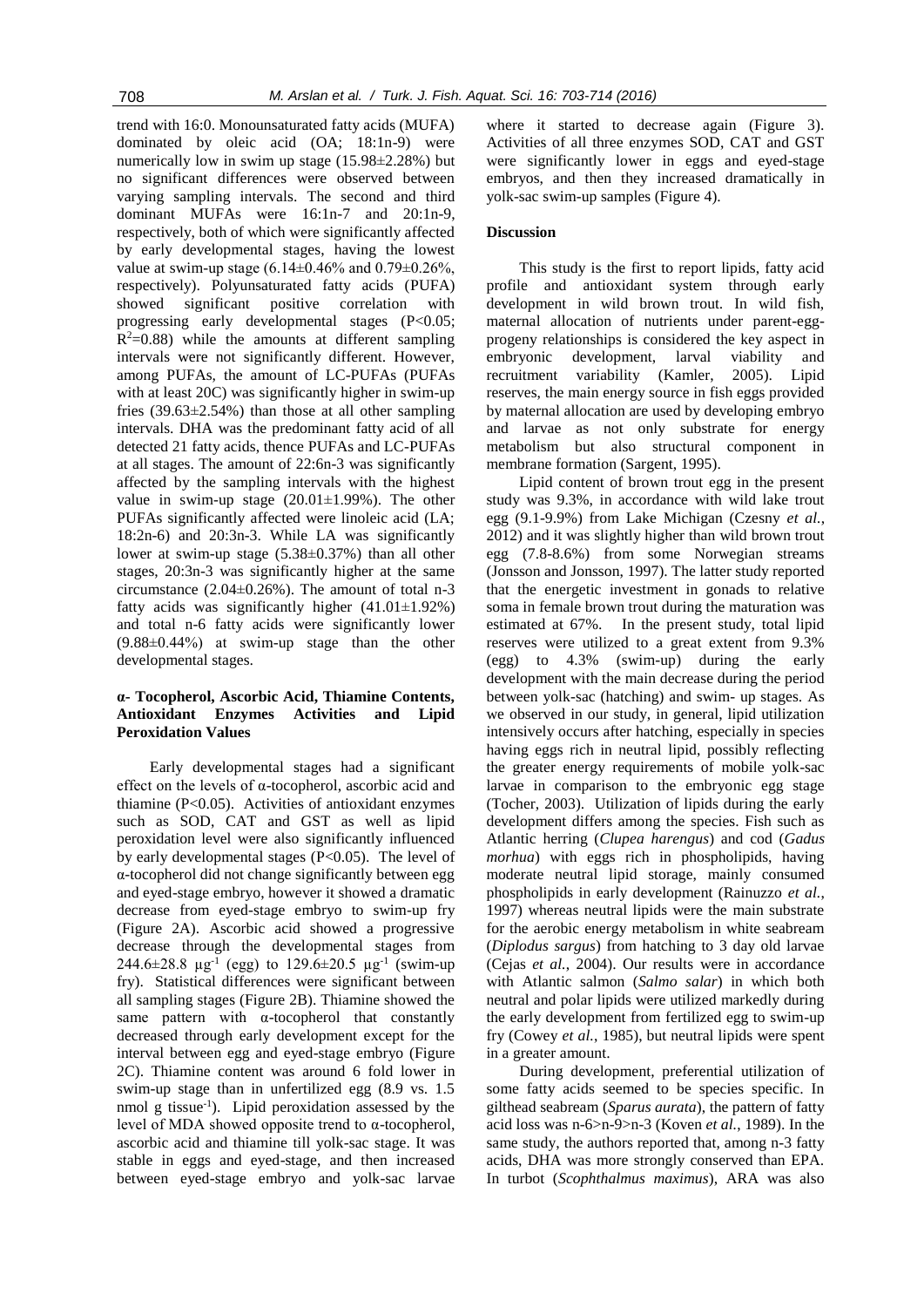



**Figure 2.** Changes in α-tocopherol (A), ascorbic acid (B) and total thiamine (C) during the early development of wild brown trout. Data are presented as mean±SD (*n*=40). ANOVA was applied to test the effect of different developmental stages on α-tocopherol, ascorbic acid and total thiamine. Duncan's multiple range test was applied when early developmental stages had significant effect on vitamins. Means with different letters are significantly different at P<0.05.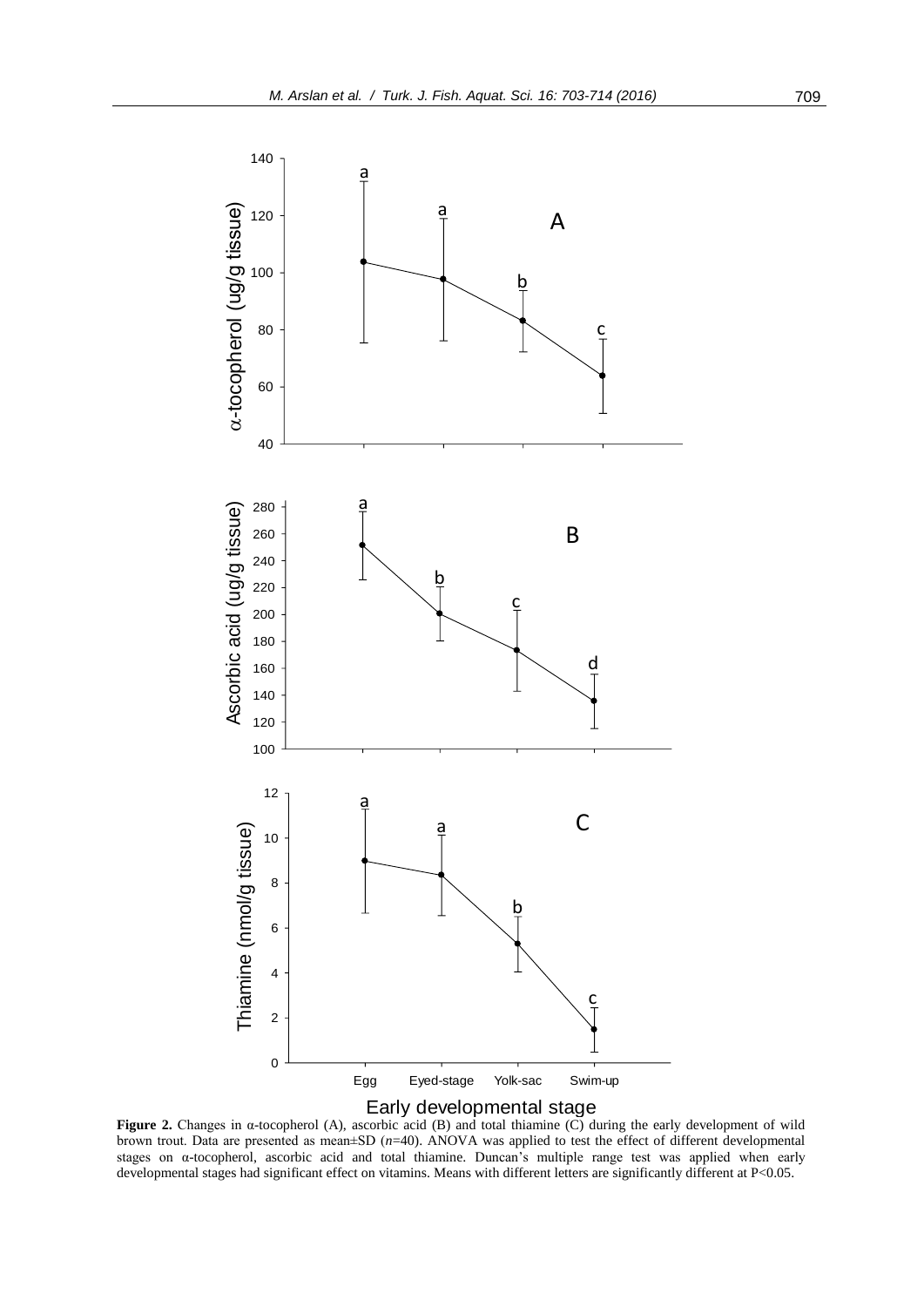

Figure 3. Changes in lipid peroxidation assessed by the level of MDA during the early development of wild brown trout. Data are presented as mean±SD (*n*=40). ANOVA was applied to test the effect of different developmental stages on MDA. Duncan's multiple range test was applied when early developmental stages had significant effect on MDA. Means with different letters are significantly different at P<0.05.

tended to be conserved in addition to DHA, (Rainuzzo *et al.*, 1994) while only ARA was conserved in white seabream (Cejas *et al.*, 2004). In our study, DHA was the most abundant fatty acid through all stages. This fatty acid was followed by OA and 16:0. In general, n-3 LC-PUFAs together with saturated fatty acids were preserved while n-6 PUFAs were utilized during the development. Regarding individual fatty acids, our results clearly demonstrated the preferential preservation of the fatty acids such as 14:0, 16:0, 20:3n-3 and DHA, and the preferential utilization of those such as16:1n-7, 18:2n-6 and 20:1n-9. The ratios of the other individual fatty acids were not significantly affected by the early developmental stages. Among the preserved fatty acids DHA is a very important structural component in cell membranes, particularly in the process of synaptogenesis and retinogenesis during early development of fish (Mourente *et al.*, 1991; Sargent, 1995). 16:0 is also one of the main fatty acids of cell membrane and preferential conservation could be attributed to its structural function (Sargent, 1995).

Being rich in PUFA, fish lipids are prone to oxidative stress during the early development and whole life span. In the present study, PUFAs which are considered pro-oxidants represented half of the fatty acids during the early development. However, lipid peroxidation product MDA was still low till yolk-sac (hatching) stage where it reached the highest level. It is evident that protection of PUFAs from oxidation during the embryonic development was secured by non-enzymatic antioxidant scavengers such as α-tocopherol, ascorbic acid and thiamine

which were abundantly present in unfertilized egg and eyed-stage embryo. The increase in lipid peroxidation (MDA) at yolk-sac larvae could be also considered that hatching may require an increase in environmental oxygen concentration resulting in an imbalance between ROS production and antioxidant system as it was observed in sturgeon *Acipenser naccarii* (Diaz *et al.*, 2010). In our study, having completed the embryonic development, brown trout fry showed dramatic decrease in α-tocopherol, ascorbic acid and thiamine and these compounds reached the lowest level at swim-up fry as it was observed in several aquatic organisms from Black Sea (Rudneva, 1999). This dramatic decrease in nonenzymatic free radical scavengers corroborates that these are actively involved in detoxification process of free radicals, protecting embryos against possible damages. Dietary vitamin E significantly decreased lipid peroxidation products in seabass larvae fed high DHA diets and oxidative stress indicators which were further reduced by dietary vitamin C supplementation (Betancor *et al.*, 2012). In developing *Dentex dentex* larvae, dramatic collapse in vitamin E indicated that this vitamin was consumed rapidly at this stage in the process of quenching ROS and chain-breaking. The collapse in vitamin E level only occurred after yolksac resorption and disappearance of oil globes. These process were argued by the authors that there might be transient increase in PUFA and that cannot be incorporated into membranes in starving animals and thus must be oxidised (Mourente *et al.*, 1999). In our study, we also observed the decrease in vitamin E content with decreasing lipid content. Regarding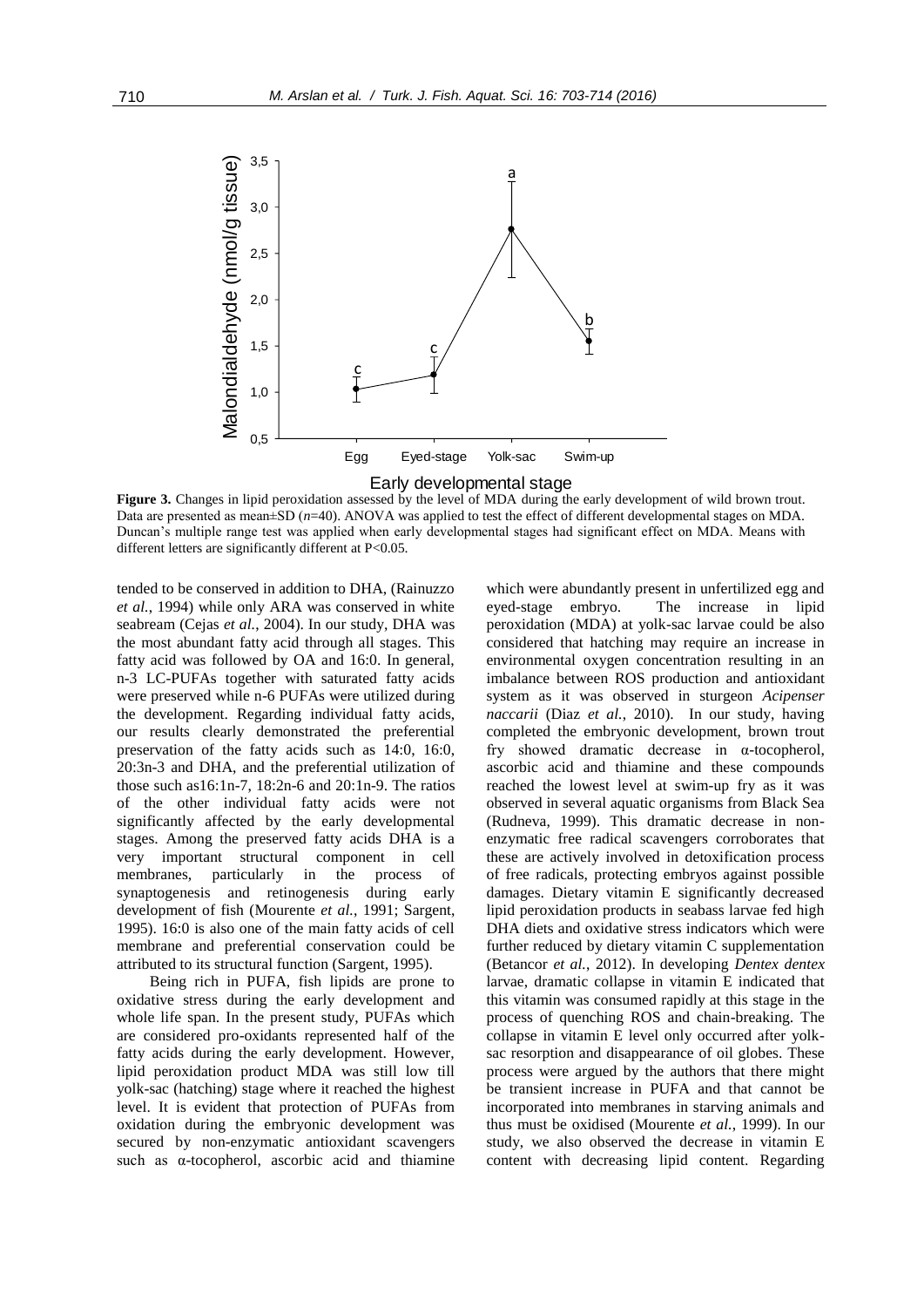

**Figure 4.** Changes in the activity of antioxidant enzymes SOD (A), CAT (B) and GST (C) during the early development of wild brown trout. Data are presented as mean±SD (*n*=40). ANOVA was applied to test the effect of different developmental stages on SOD, CAT and GST. Duncan's multiple range test was applied when early developmental stages had significant effect on antioxidant enzymes. Means with different letters are significantly different at P<0.05.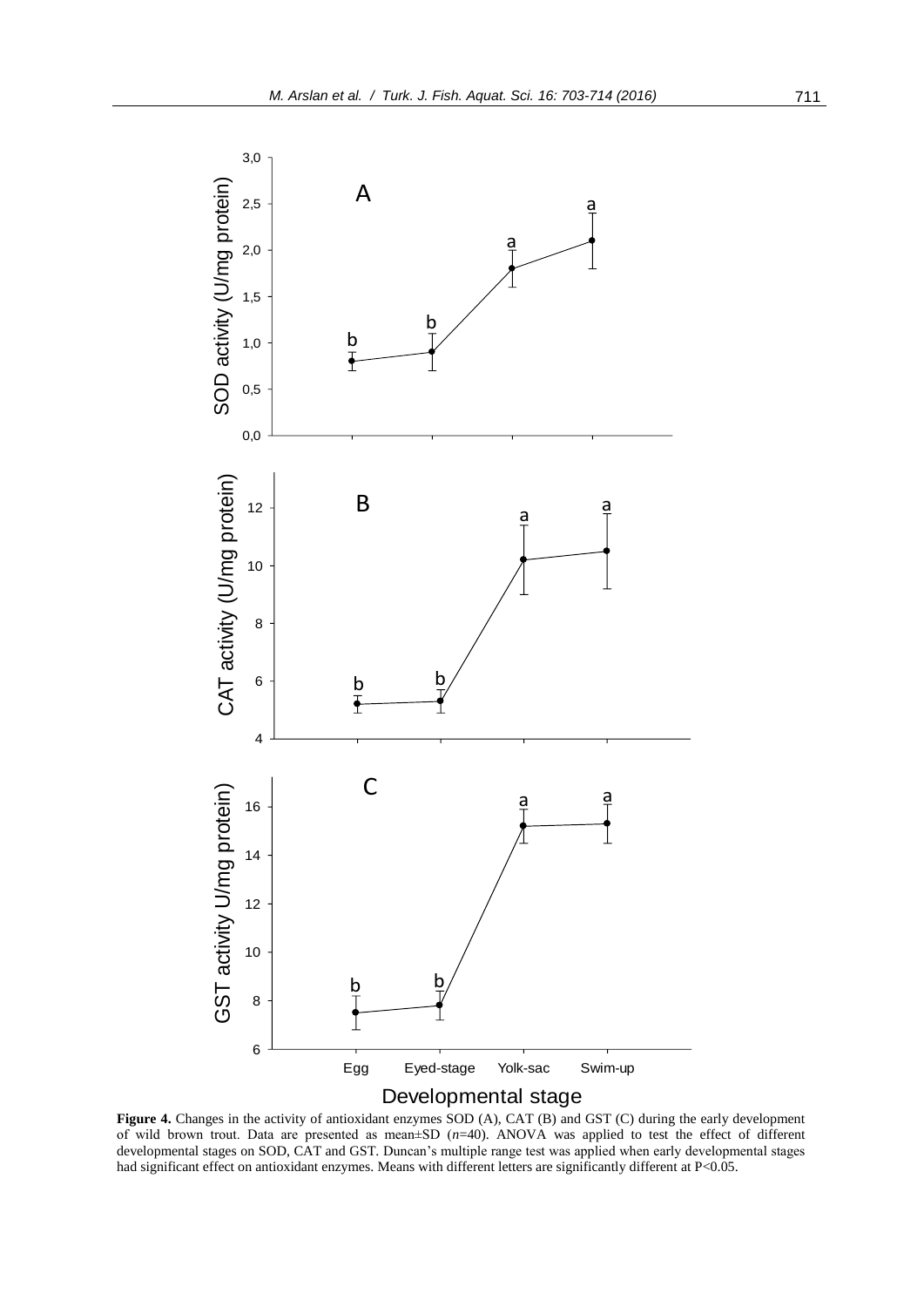antioxidant function, thiamine was also reported as a free radical scavenger as the deficiency of thiamine was suggested an inducing factor for oxidative stress in brain mitochondria of house mouse, *Mus musculus* (Sharma *et al.*, 2013). Moreover, thiamine improved antioxidant defense and inhibited lipid peroxidation and protein oxidation of juvenile Jian carp *Cyprinus carpio* var. Jian (Li *et al.*, 2014)

SOD catalysis the dismutation of the superoxide anion  $(O_2)$  into the oxygen and hydrogen peroxide  $(H<sub>2</sub>O<sub>2</sub>)$  which is further reduced to water by CAT in the peroxisomes (Fontagne *et al.*, 2008). GST plays an important role in detoxification of lipid peroxides and demonstrates the functions such as glutathione peroxidase activity towards reactive oxygen species in the cell in the case of oxidative stress (Rudneva *et al.*, 2010). In the present study, during the embryonic development from egg through yolk-sac embryo at hatching, antioxidant enzymes such as CAT, SOD and GST were already present at low amount in brown trout and their activity increased with early development in consistent with the results observed in rainbow trout embryos (Aceto *et al.*, 1994; Fontagne *et al.*, 2008). This finding suggests that, after hatching, antioxidant defense was compensated by the elevated activity of antioxidant enzymes instead of non-enzymatic scavengers which showed dramatic decrease during the yolk-sac abortion as it was established by Rudneva (1999). However, some contradictive results for antioxidant enzyme activities during the early development of fish were reported in different studies. The activity of SOD decreased through the early development in turbot (Peters and Livingstone 1996) and *Dentex dentex* (Mourente *et al.*, 1999) while the activity of CAT and GPx increased. In some other species such as Asian seabass (*Lates calcarifer*) SOD showed no difference during early developmental stages (Kalaimani *et al.*, 2008). Early development is the critical stage for the fish as a lot of factors including oxidative stress cause high mortalities (Dumas *et al.*, 2007). During the embryogenesis and early development after hatching, fish have fast growth rate and it stimulates the ROS generation during the rapid tissue growth. Therefore, the antioxidant defense system is of a high importance during early development of fish.

In conclusion, our results showed that high amounts of lipids as an essential nutrient, rich in PUFAs, were allocated to the egg by female brown trout. On the other hand, molecular antioxidant scavengers such as α-tocopherol, ascorbic acid and thiamine were also allocated to the egg at an abundant level. The antioxidant enzymes such as CAT, SOD and GST were present but at low amount in unfertilized egg, as well. Molecular scavengers dramatically decreased after hatching while activity of antioxidant enzymes increased at the same circumstance. Our overall results suggest that high level of non-enzymatic free radical scavengers detoxify ROS during the embryonic development and

elevated antioxidant enzymes take this duty over after hatching.

## **Acknowledgements**

Funding for this study was provided by The Scientific and Technological Research Council of Turkey (TUBITAK) under project 110O338. Ali Yurdakul, Ertem Yazici, Tugce Sensurat, Fatih Coteli and Muhammet Coteli provided assistance sampling the broodstocks from the Stream Yagli. Yasar Gunbeyi helped in hatchery activities.

#### **References**

- Aebi, H. 1984. Catalase invitro. Methods Enzymology, 105: 121–126.
- Aceto, A., Amicarelli, F., Saccetta, P., Dragani, B., Bucciarelli, T., Masciocco, L., Miranda M., and Di Ilio, C. 1994. Developmental aspects of detoxifying enzymes in fish (*Salmo iridaeus*). Free Radical Research, 21: 285–294. doi: 10.3109/10715769409056581.
- Alp, A., Kara, C., and Buyukcapar, H.M. 2003. Reproductive biology of brown trout, *Salmo trutta macrostigma* Dumeril 1858, in a tributary of the Ceyhan River which flows into the eastern Mediterranean Sea. Journal of Applied Ichthyology, 19: 346–351. doi: 10.1111/j.1439-0426.2003.00455.x.
- Alp, A., Erer, M., and Kamalak, A. 2010. Eggs incubation, early development and growth in frys of brown trout (S*almo trutta macrostigma*) and black sea trout (S*almo trutta labrax*). Turkish Journal of Fisheries and Aquatic Sciences, 10: 387-394. doi: 10.4194/trjfas.2010.0312.
- Amcoff, P., Akerman, G., Borjeson, H., Tjarnlund, U., Norrgren, L., and Balk, L. 2000. Hepatic activities of thiamine-dependent enzymes, glucose-6-phosphate dehydrogenase and cytochrome P4501A in Baltic salmon (*Salmo salar*) yolk-sac fry after thiamine treatment. Aquatic Toxicology **48** (4): 391–402. doi: 10.1016/S0166-445X(00)00089-8.
- Arslan, M., and Aras, N.M. 2007. Structure and reproduction characteristics of two brown trout (*Salmo trutta* L.) populations in the Çoruh River Basin, North – eastern Anatolia, Turkey. Turkish Journal of Zoology, 31: 185-192. Available from http://dergipark.ulakbim.gov.tr/tbtkzoology/article/vie w/5000027035.
- Arslan, M., Yildirim, A., Bektaş, S., and Atasever, A. 2007. Growth and mortality of the brown trout (*Salmo trutta* L.) population from upper Aksu Stream, Northeastern Anatolia, Turkey. Turkish Journal of Zoology, 31: 337-346. Available from http://dergipark.ulakbim.gov.tr/tbtkzoology/article/vie w/5000026757
- Aruoma, O.I., Kaur, H., and Halliwell, B. 1991. Oxygen free-radicals and human-diseases. The Journal of the Royal Society for the Promotion of Health, 111: 172- 177. doi: 10.1177/146642409111100506.
- Betancor, M.B., Caballero, M.J., Terova, G., Cora, S., Saleh, R., Benitez-Santana, T., Bell, G.J., Hernandez-Cruz, C.M., and Izquierdo, M. 2012. Vitamin C enhances vitamin E status and reduces oxidative stress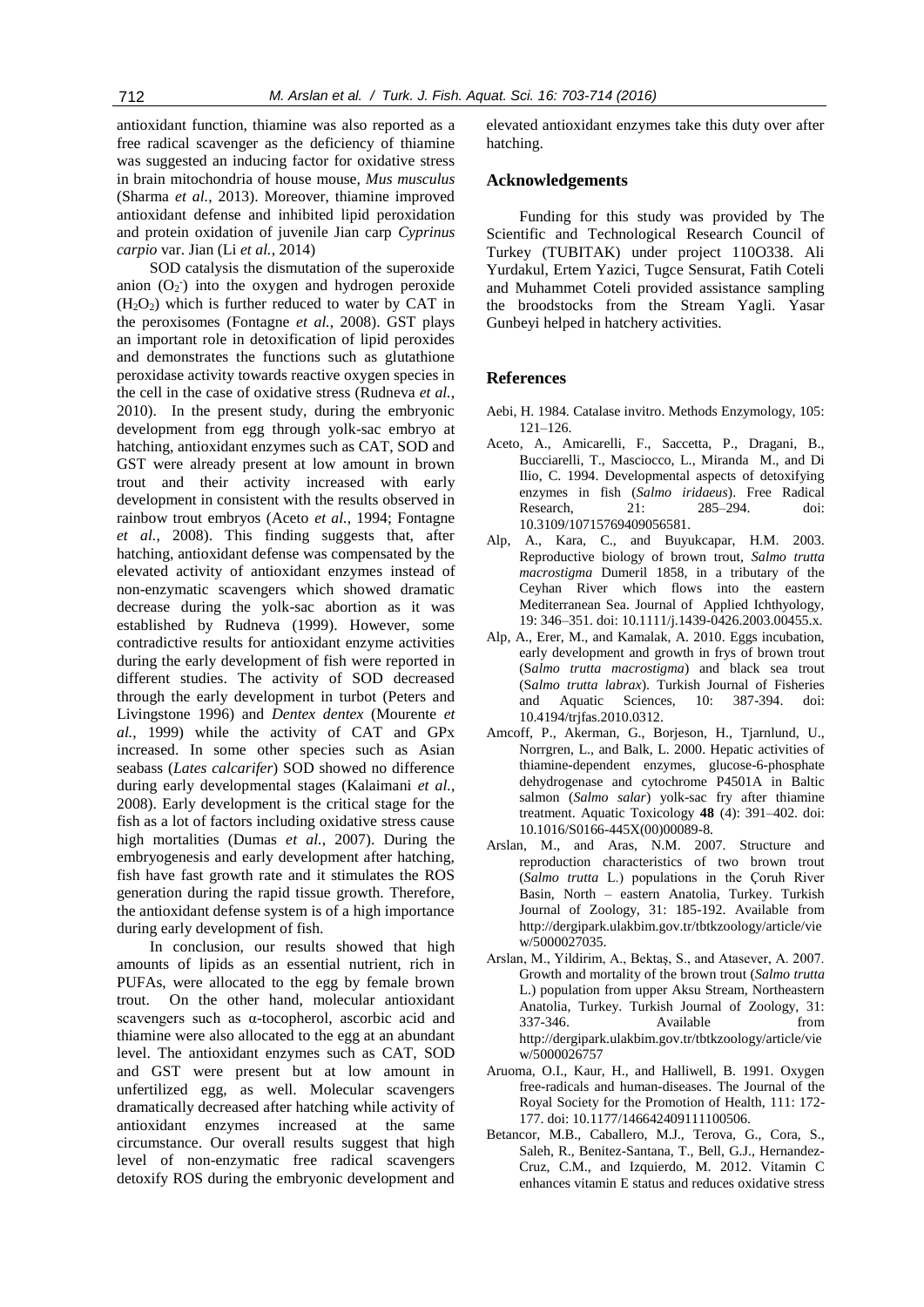indicators in sea bass larvae fed high DHA microdiets. Lipids, 47: 1193-1207. doi: 10.1007/s11745-012- 3730-x.

- Bradford, M. M. 1976. A rapid and sensitive method for the quantitation of microgram quantities of protein utilizing the principle of protein-dye binding. Analytical Biochemistry, 72: 248–251. doi: 10. 1016/0003-2697(76)90527-3.
- Brown, S.B., Fitzsimons, J.D., Palace, V.P., and Vandenbyllaardt, L. 1998. Thiamine and early mortality syndrome in lake trout. American Fisheries Society Symposium, 21-28 Aug, Dearborn, Michigan, USA.
- Cejas, J.R., Almansa, E., Jérez, S., Bolaños, A., Felipe, B., and Lorenzo, A. 2004. Changes in lipid class and fatty acid composition during development in white seabream (*Diplodus sargus*) eggs and larvae. Comparative Biochemistry and Physiology - Part B: Biochemistry & Molecular Biology, 139: 209-216. doi: 10.1016/j.cbpc.2004.07.010.
- Ciarcia, G., Paolucci, M., Guerriero, G., Cozzolino, G., and Abrescia P. 2000. Determination of vitamin E in eggs and during the larval development of the sea bass, *Dicentrarchus labrax*, by high performance liquid chromatography. BioFactors, 11: 19-21. doi: 10.1002/biof.5520110106.
- Cort, W.M., Vicente, T.S., Waysek, E.H., and Williams, B.D. 1983. Vitamin E content of feedstuffs determined by high performance liquid chromatographic fluorescence. Journal of Agricultural and Food Chemistry, 31: 1330-1333. doi: 10.1021/jf00120a045.
- Cowey, C.B., Bell, J.G., Knox, D., Fraser, A., and Youngson, A. 1985. Lipids and antioxidant systems in developing eggs of salmon (*Salmo salar*). Lipids 20: 567-572. doi: 10.1007/BF02112122.
- Czesny, S., Rinchard, J., Lee, B.J., Dabrowski, K., Dettmers, J.M., and Cao, Y. 2012. Does spatial variation in egg thiamine and fatty-acid concentration of Lake Michigan lake trout *Salvelinus namaycush* lead to differential early mortality syndrome and yolk oedema mortality in offspring? Journal of Fish Biology, 80: 2475–2493. doi: 10.1111/j.1095- 8649.2012.03304.x.
- Dabrowski K., and Hinterleitner, S. 1989. Applications of a simultaneous assay of ascorbic acid, dehydroascorbic acid and ascorbic sulphate in biological materials. Analyst, 114: 83-87. doi: 10.1039/an9891400083.
- Davies, K.J.A. 2000. Oxidative stress: the paradox of aerobic life. Biochemistry Society Symposium, 61: 1– 31.
- Desjardins, P., and Butterworth, R.F. 2005. Role of mitochondrial dysfunction and oxidative stress in the pathogenesis of selective neuronal loss in Wernicke's encephalopathy. Molecular Neurobiology, 31: 17–25. doi: 10.1385/MN:31:1-3:017.
- Diaz, M.E., Furne, M., Trenzado, C.E., Garcia-Gallego, M., Domezain, A., and Sanz, A. 2010. Antioxidant defenses in the first life phases of the sturgeon *Acipenser naccarii*. Aquaculture, 307: 123-129. doi: 10.1016/j.aquaculture.2010.06.026.
- Dumas, J., Bassenave, J.G., Jarry, M., Barriere, L., and Glise, S. 2007. Effects of fish farm effluents on eggto-fry development and survival of brown trout in artificial redds. Journal of Fish Biology, 70: 1734– 1758. doi: 10.1111/j.1095-8649.2007.01442.x.
- Folch, J., Lees, M., and Sloane Stanley, G.H. 1957. A

simple method for the isolation and purification of total lipides from animal tissues. The Journal of Biological Chemistry, 226: 497–509. Available from http://www.jbc.org/content/226/1/497.full.pdf+html.

- Fitzsimons, J.D., Williston, B., Williston, G., Brown, L., Shaarawi, A.E., Vandenbyllaardt, L., Honeyfield, D., Tillitt, D., Wolgamood, M., and Brown, S.B. 2007. Egg thiamine status of Lake Ontario salmonines, 1995–2004, with emphasis on lake trout. Journal of Great Lakes Research, 33: 93–103. doi: 10.3394/0380-1330(2007)33[93:ETSOLO]2.0.CO;2.
- Fontagne, S., Lataillade, E., Breque, A., and Kaushik, S. 2008. Lipid peroxidative stress and antioxidant defense status during ontogeny of rainbow trout (*Oncorhynchus mykiss*). British Journal of Nutrition, 100: 102-111. doi: 10.1017/S0007114507876215.
- Habig, W.H., and Jakoby, W.B. 1981. Assays for differentiation glutathione s-transferase. Methods Enzymology, 77: 398–405.
- Halliwell, B., and Gutteridge, J.M.C. 2000. Free radicals in Biology and Medicine, Third edn. Oxford: Oxford University Press.
- Honeyfield, D.C., Hinterkopf, J.P., Fitzsimons, J.D., Tillitt, D.E., Zajicek, J.L., and Brown, S.B. 2005. Development of thiamine deficiencies and early mortality syndrome in lake trout by feeding experimental and feral fish diets containing thiaminase*.* Journal of Aquatic Animal Health, 17: 4– 12. doi: 10.1577/H03-078.1.
- Izquierdo, M.S., Fernández-Palacios, H., and Tacon, A.G.J. 2001. Effect of broodstock nutrition on reproductive performance of fish. Aquaculture 197: 25-42. doi: 10.1016/S0044-8486(01)00581-6.
- Jonsson, N., and Jonsson, B. 1997. Energy allocation in polymorphic brown trout. Functional Ecology, 11: 310-317. doi: 10.1046/j.1365-2435.1997.00083.x.
- Juaneda, P., and Rocquelin, G. 1985. Rapid and convenient separation of phospholipids and non- phosphorus lipids from rat heart using silica cartridges. Lipids, 30: 40–41. doi: 10.1007/BF02534360.
- Kalaimani, N., Chakravarthy, N., Shanmugham, R., Thirunavukkarasu, A.R., Alavandi, S.V., and Santiago, T.C. 2008. Anti-oxidant status in embryonic, post-hatch and larval stages of Asian seabass (*Lates calcarifer*). Fish Physiology and Biochemistry, 34: 151–158. doi: 10.1007/s10695-007- 9155-4.
- Kamler, E. 2005. Parent-egg-progeny relationships in teleost fishes: an energetics perspective. Reviews in Fish Biology and Fisheries, 15: 399-421. doi: 10.1007/s11160-006-0002-y.
- Koven, W.M., Kissil, G.W., and Tandler, A. 1989. Lipid and n-3 requirement of *Sparus aurata* larvae during starvation and feeding. Aquaculture, 79: 185-191. doi: 10.1016/0044-8486(89)90460-2.
- Lavens, P., Lebegue, E., Jaunet, H., Brunel, A., Dhert, P., and Sorgeloos, P. 1999. Effect of dietary essential fatty acids and vitamins on egg quality in turbot broodstocks. Aquaculture International, 7: 225-240. doi: 10.1023/A:1009225028889.
- Lee, B., Jaroszewska, M., Dabrowski, K., Czesny, S., and Rinchard, J.2009. Effects of vitamin B1 (thiamine hydrochloride) deficiency in lake trout alevins and preventive treatments. Journal of Aquatic Animal Health, 21: 290–301. doi: 10.1577/H07-053.1.
- Li, X-Y., Huang, H-H., Hu, K., Liu, Y., Jiang, W-D., Jiang, J., L,i S-H., Feng, L., and Zhou, X-Q. 2014. The